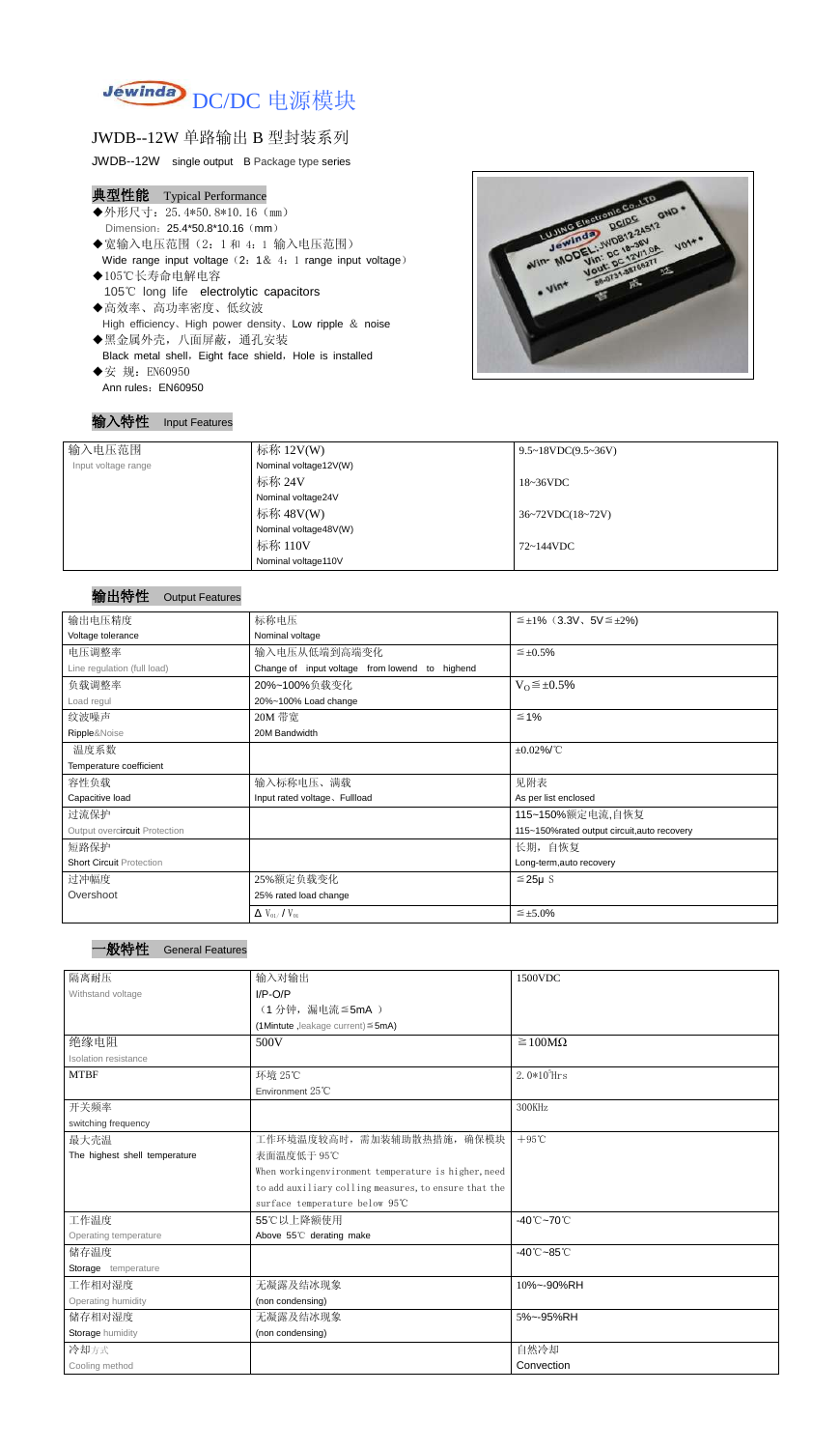### 容性负载 Capacitive Load



### 产品选型 Product selection

| 产品型号             | 输入电压范围                   | 输出电压           | 输出电流           | 纹波噪声                                   | 效 率        |
|------------------|--------------------------|----------------|----------------|----------------------------------------|------------|
|                  | Input voltage            | Output voltage | Output current | <b>R</b> & N                           |            |
| Model No.        | $V_{in}$                 | V <sub>0</sub> | $I_{\rm O}$    | $V$ $\mathrm{(}p\text{-}p\mathrm{)}mV$ | Efficiency |
| JWDB12-12S3.3(W) |                          | 3.3V           | 3.63A          | 50                                     | 75%        |
| $JWDB12-12S5(W)$ |                          | 5 V            | 2.40A          | 50                                     | 80%        |
| JWDB12-12S12(W)  | $9.5 - 18V$              | 12V            | 1.00A          | 100                                    | 82%        |
| JWDB12-12S15(W)  | $9.5 \sim 36V(W)$        | 15V            | 0.80A          | 120                                    | 83%        |
| JWDB12-12S24(W)  |                          | 24V            | 0.50A          | 150                                    | 84%        |
| JWDB12-24S3.3    |                          | 3.3V           | 3.63A          | 50                                     | 75%        |
| JWDB12-24S5      | $18 - 36V$               | 5V             | 2.40A          | 50                                     | 80%        |
| JWDB12-24S12     |                          | 12V            | 1.00A          | 100                                    | 83%        |
| JWDB12-24S15     |                          | 15V            | 0.80A          | 100                                    | 83%        |
| JWDB12-24S24     |                          | 24V            | 0.50A          | 120                                    | 84%        |
| JWDB12-48S3.3(W) |                          | 3.3V           | 3.63A          | 50                                     | 76%        |
| JWDB12-48S5(W)   |                          | 5 V            | 2.40A          | 50                                     | 80%        |
| JWDB12-48S12(W)  | $36 - 72V$<br>$(18-72V)$ | 12V            | 1.00A          | 100                                    | 83%        |
| JWDB12-48S15(W)  |                          | 15V            | 0.80A          | 100                                    | 84%        |
| JWDB12-48S24(W)  |                          | 24V            | 0.50A          | 120                                    | 85%        |
| JWDB12-110S3.3   |                          | 3.3V           | 3.63A          | 50                                     | 77%        |
| JWDB12-110S5     | $72 - 144V$              | 5V             | 2.40A          | 50                                     | 80%        |
| JWDB12-110S12    |                          | 12V            | 1.00A          | 100                                    | 84%        |
| JWDB12-110S15    |                          | 15V            | 0.80A          | 100                                    | 85%        |
| JWDB12-110S24    |                          | 24V            | 0.50A          | 120                                    | 86%        |

#### 注:因篇幅有限,以上只是部分产品列表,若需列表以外产品,请与本公司销售部联系。 输出纹波噪声(峰-峰值)的测量,请参照模块测试说明中介绍的方法进行。

Note:Due to space limitations ,the above list is only for some products, If other than a list of products, please contact the Company's sales department. Output ripple noise measurement (peak - peak), please refer to the module test notes method is introduced.

# 封装尺寸图 MechanicalData



单位: mm(inch)

| Vout:5V         |              | Vout: $12V$ , $15V$ |                | Vout:24V        |         |
|-----------------|--------------|---------------------|----------------|-----------------|---------|
| 推荐值             | 最大值          | 推荐值                 | 最大值            | 推荐值             | 最大值     |
| Recommendations | Maximum      | Recommendations     | <b>Maximum</b> | Recommendations | Maximum |
| $470 \mu F$     | $1200 \mu F$ | $220 \mu F$         | $630 \mu F$    | $100\mu F$      | 330µF   |